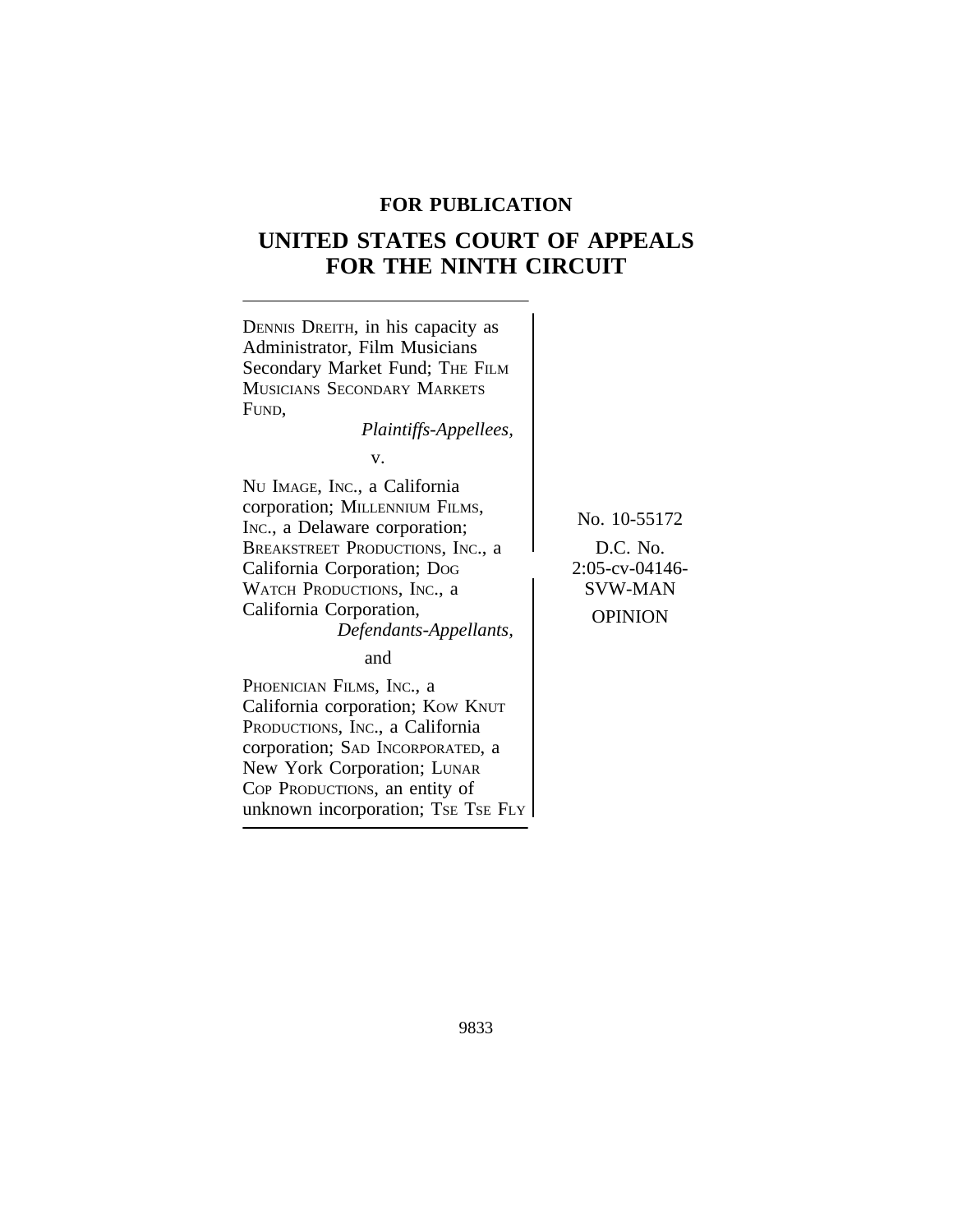<sup>P</sup>RODUCTIONS, a California Limited Liability Company; FLY PRODUCTIONS, INC., a California Corporation; BIG TRUCK<br>PRODUCTIONS, INC., a California Corporation; CHASE THE MOON, INC., a California Corporation; SCARRED PRODUCTIONS, INC., a New York corporation,

*Defendants.*

Appeal from the United States District Court for the Central District of California Stephen V. Wilson, District Judge, Presiding

> Argued and Submitted June 9, 2011—Pasadena, California

> > Filed July 19, 2011

Before: Robert R. Beezer, Stephen S. Trott, and Pamela Ann Rymer, Circuit Judges.

Opinion by Judge Trott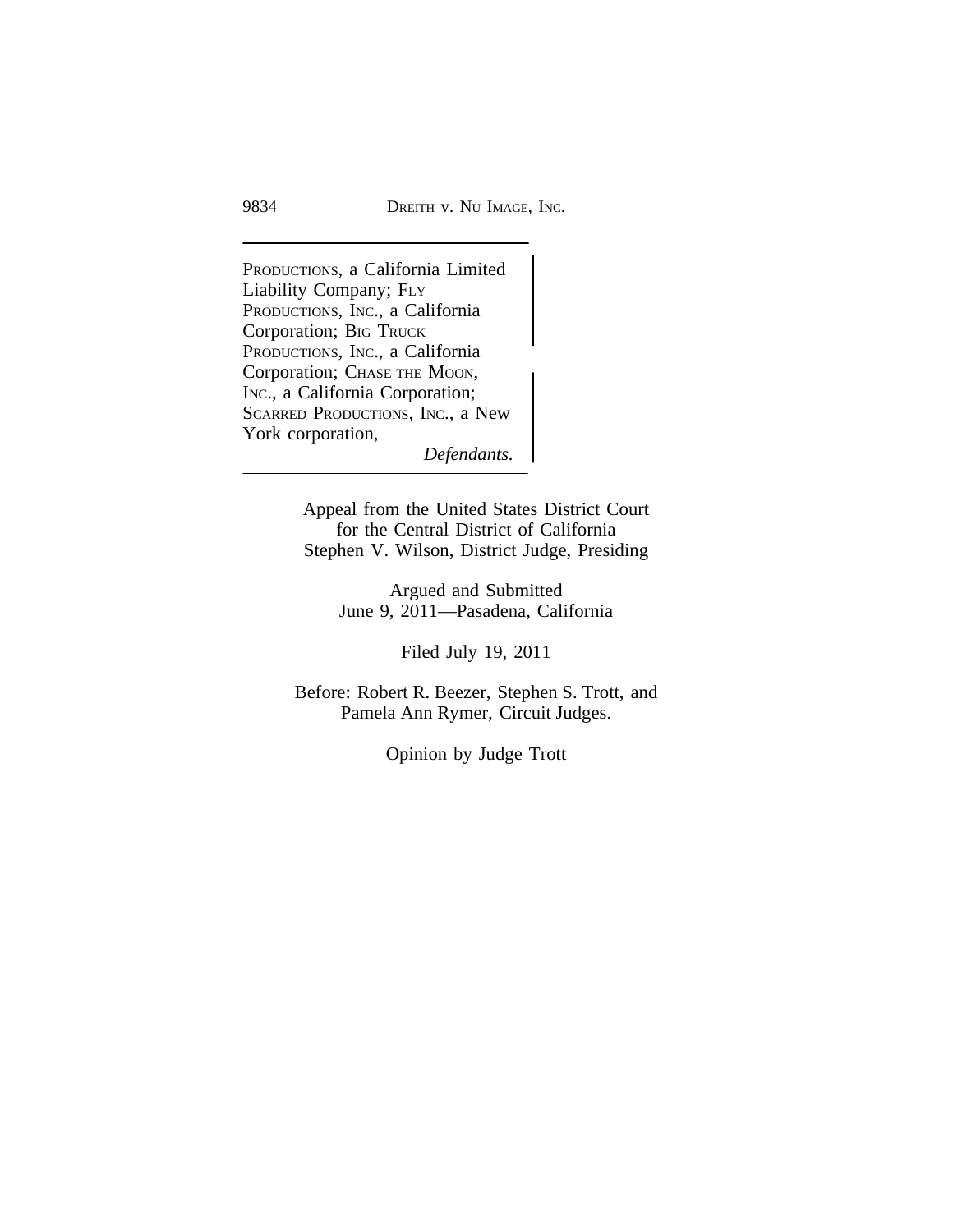# **COUNSEL**

Elizabeth Chilton and Patricia Glaser, Glaser, Weil, Fink, Jacobs, Howard & Shapiro LLP, Los Angeles, California, for the appellants.

Barbara Ravitz, Greines, Martin, Stein & Richland LLP, Los Angeles, California, for the appellee.

## **OPINION**

TROTT, Circuit Judge:

The Defendants below, Appellants here, engaged in discovery misconduct that was sufficiently egregious to cause the district court to enter an order of default against them. Although they now contend for a variety of reasons that the default order was erroneous, the Defendants did not challenge the order of default by way of Federal Rule of Civil Procedure 55(c) or 60(b). Six months later, at the Plaintiffs' request, the district court entered default judgment against them with respect only to liability, but deferred ruling on damages pending further briefing and evidentiary submissions. In their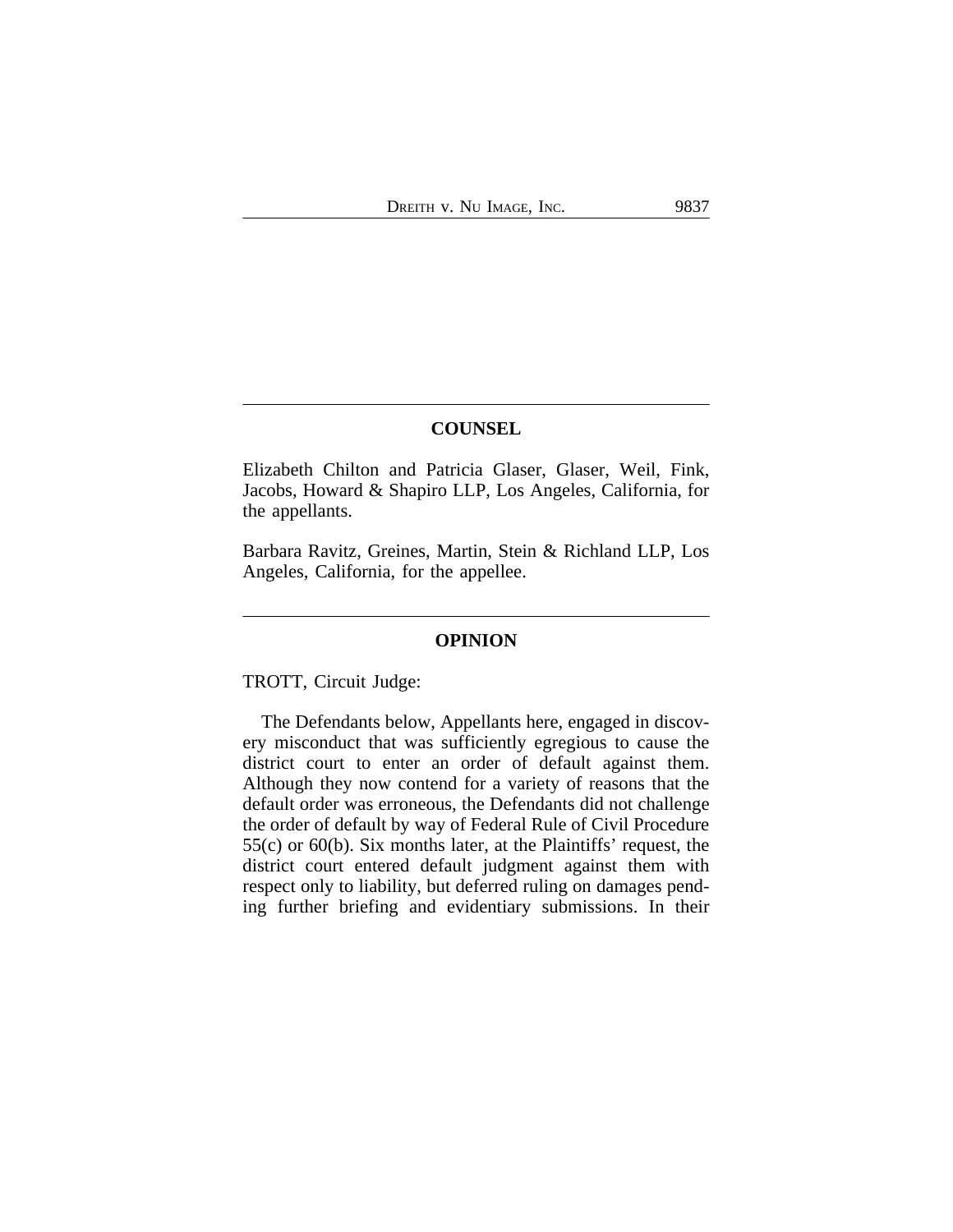papers opposing this request, the Defendants chose not to attack the default order, opting instead to argue that a default judgment was not appropriate. They asserted that "the court should exercise its discretion to deny Plaintiff's application for default judgment."

In ruling against them, the district court revisited the propriety of the order of default and concluded, in light of *Malone v. United States Postal Service*, 833 F.2d 128, 130 (9th Cir. 1987), that the order was appropriate. The district court also issued a precisely detailed disclosure order to the Defendants requiring them to produce information the court needed to calculate damages. When they appeared to fail to comply with this disclosure order, the district court assigned the matter to a magistrate judge to determine if in fact the disclosure order had gone unheeded.

The magistrate judge held that the Defendants indeed had not complied. When the district court finally had all the information it needed, it conducted a full, contested, and comprehensive hearing on damages and entered judgment on behalf of the Plaintiffs in the amount of \$1.1 million. During this process, the district court commented that "Defendants are trying to evade the requirements of the [Collective Bargaining Agreement] which, of course, is consistent with Defendants' general approach to this litigation."

The Defendants timely appeal, challenging only the legal validity of the district court's original order of default, but not the ensuing default judgment on liability itself or the denial of their motion for summary judgment on that issue. Nor do they challenge the district court's careful and thorough decision with respect to damages. We affirm.

I

According to the unchallenged declaration of James R. Cope, the effective beneficiaries of this action are musicians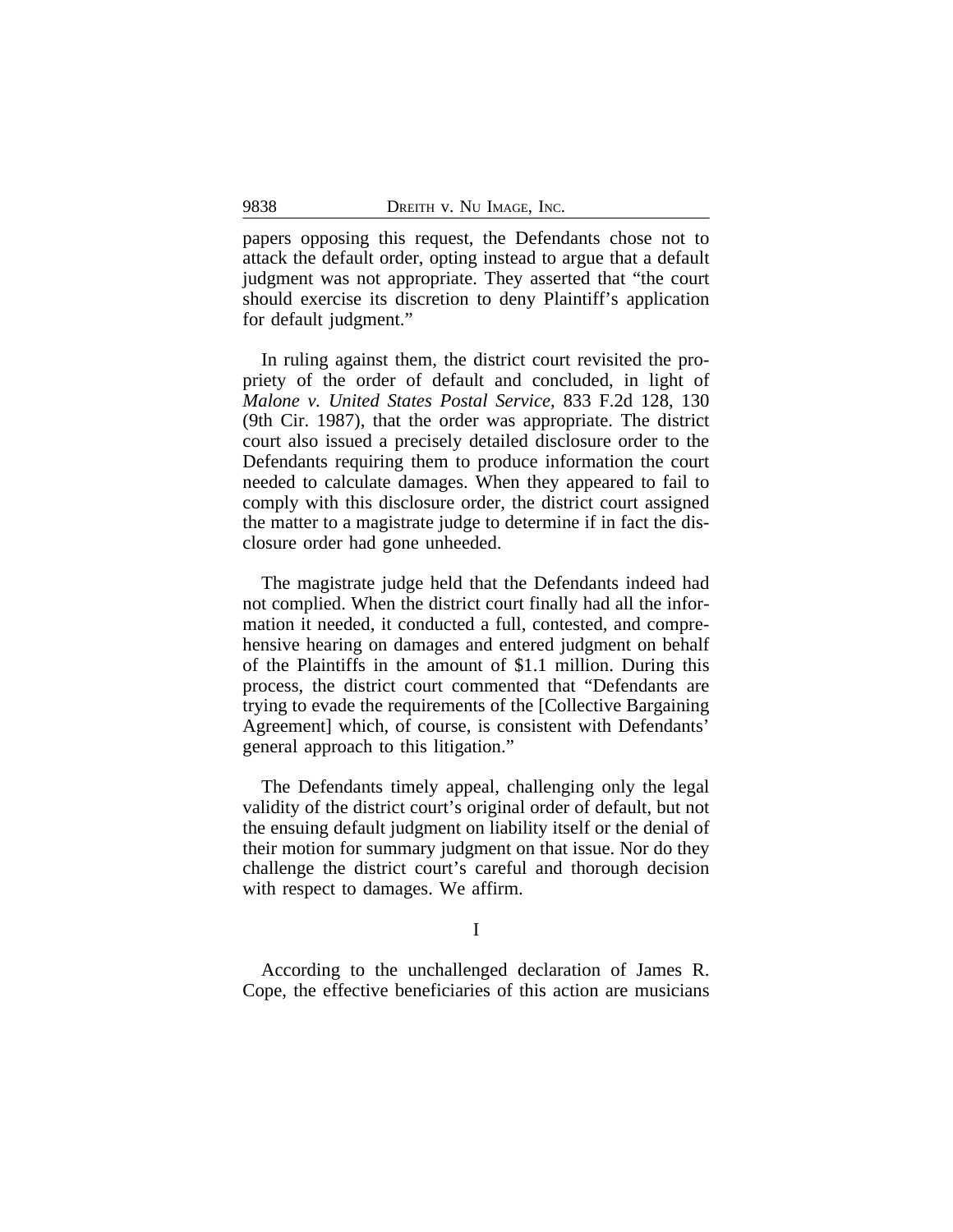| DREITH V. NU IMAGE, INC. |  |  |  | 9839 |
|--------------------------|--|--|--|------|
|--------------------------|--|--|--|------|

who have banded together in an entity known as the Film Musicians Secondary Markets Fund ("Musicians Fund" or "Fund"). These musicians are contractually entitled to deferred wages derived from revenues earned in the secondary market of the films they helped create. These monies, known as residuals, come from the distribution of films after the films have been initially released.

The Musicians Fund is the creation of master collective bargaining agreements between the motion picture industry and the American Federation of Musicians of the United States and Canada. Distilled to its essence, this agreement ("CBA") requires motion picture companies to keep records on subsequent releases of films and to report on and pass to the Musicians Fund all monies owed to it, a sum which is calculated according to a fixed formula in the CBA. The Musicians Fund in turn distributes these residuals to the musicians to whom they are owing.

The various producers and secondary market distributors of these films are typically covered, as illustrated by this case, by Assumption Agreements, which make the films subject to the CBA. Signatories agree expressly for the benefit of the Musicians Fund to make the payments required, and "that the [Musicians Fund] shall be entitled to seek injunctive relief and damages." Moreover, a signatory "agrees to keep or have access to complete books and records showing the income . . . and the Administrator of the [Musicians Fund] shall have the right at all reasonable times to examine and inspect such books and records."

The films in this case are subject to those rules regarding inspection, as set forth in the relevant Assumption Agreements and other documents. Needless to point out, this arrangement puts the Musicians Fund and the musicians at the mercy of the film companies' (collectively, the "Companies") willing compliance with their obligations under the CBA, obligations which the Companies appear to have ignored.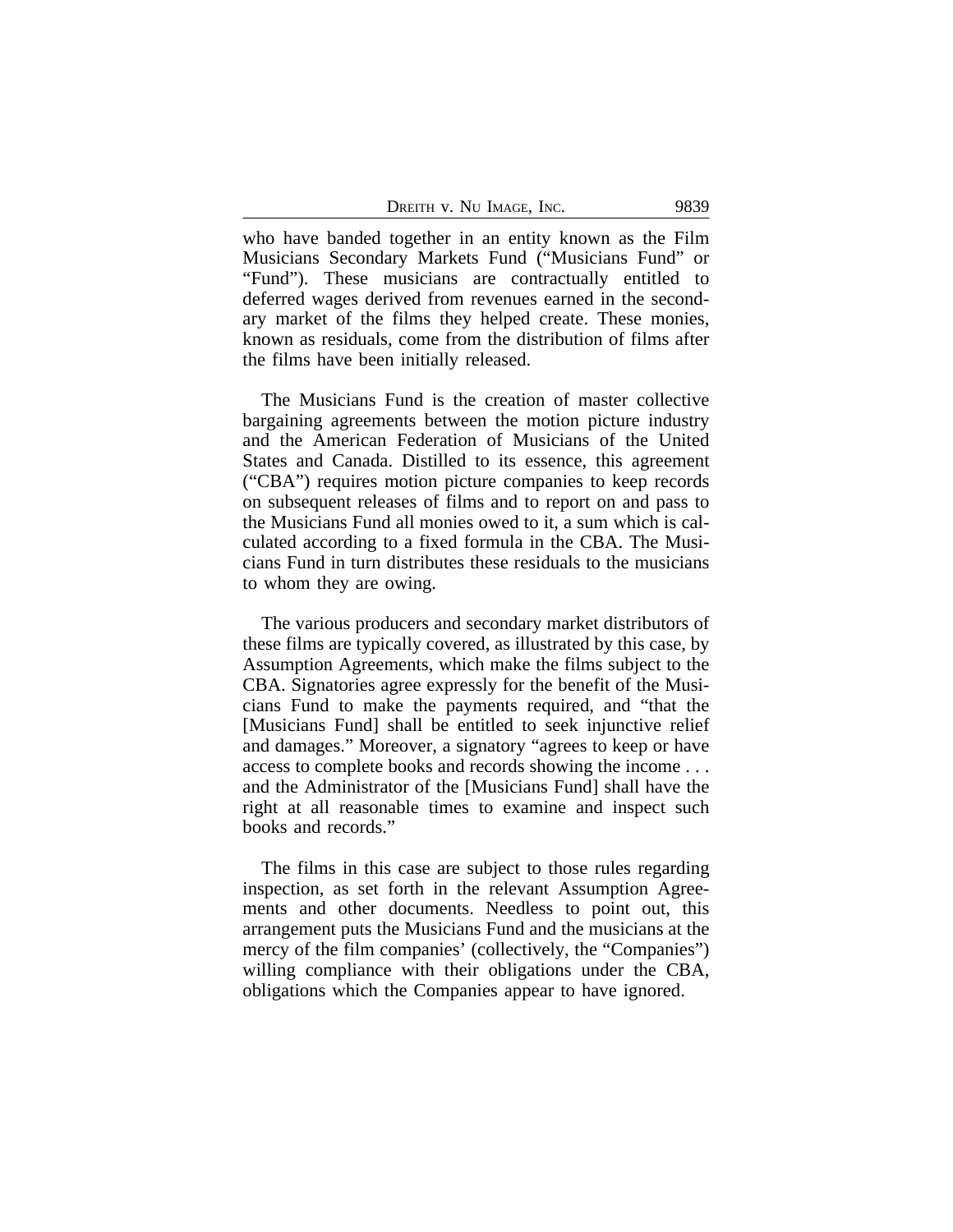The Musicians Fund started informally to attempt to enforce its rights under the CBA in 1998, writing to the companies seeking information and payment. Then, the problems began, as evidenced by Nu Image's lawyer's irrelevant claims that it was "not a signatory to the CBA," a denial which ignored the Assumption Agreements. Eventually, the Musicians Fund attorney wrote to Nu Image in 2004 stating the following:

I understand that subsequent to my letter of last year to you, Nu Image, et al. and Mr. Cope have had discussions concerning the films and that Nu Image, et al. have expressed a wish to work with the Fund to research and resolve the matter. I further understand that there have been delays caused by the difficulty in researching some of the matters and by a personal tragedy. The Fund has, of course, accommodated these delays, but must now ask that the matter be brought to an overdue conclusion.

By Monday, July 12, 2004, please therefore call or write either Mr. Cope . . . or me, to resolve this matter promptly without the necessity of a lawsuit. *Otherwise, the Fund will file an action in the United States District Court seeking full payment, interest, liquidated damages and cost of enforcement (including the Fund's attorneys' fees)*.

We previously forwarded a courtesy copy of a form of draft Complaint. In light of Nu Image's previous indication that it would resolve the matter, the Fund has not yet filed a lawsuit. Based on recent information, we will file an expanded action. We hope to avoid litigation, but will pursue the matter through judgment and collection if you do not take this final opportunity. Please call with any comments

#### II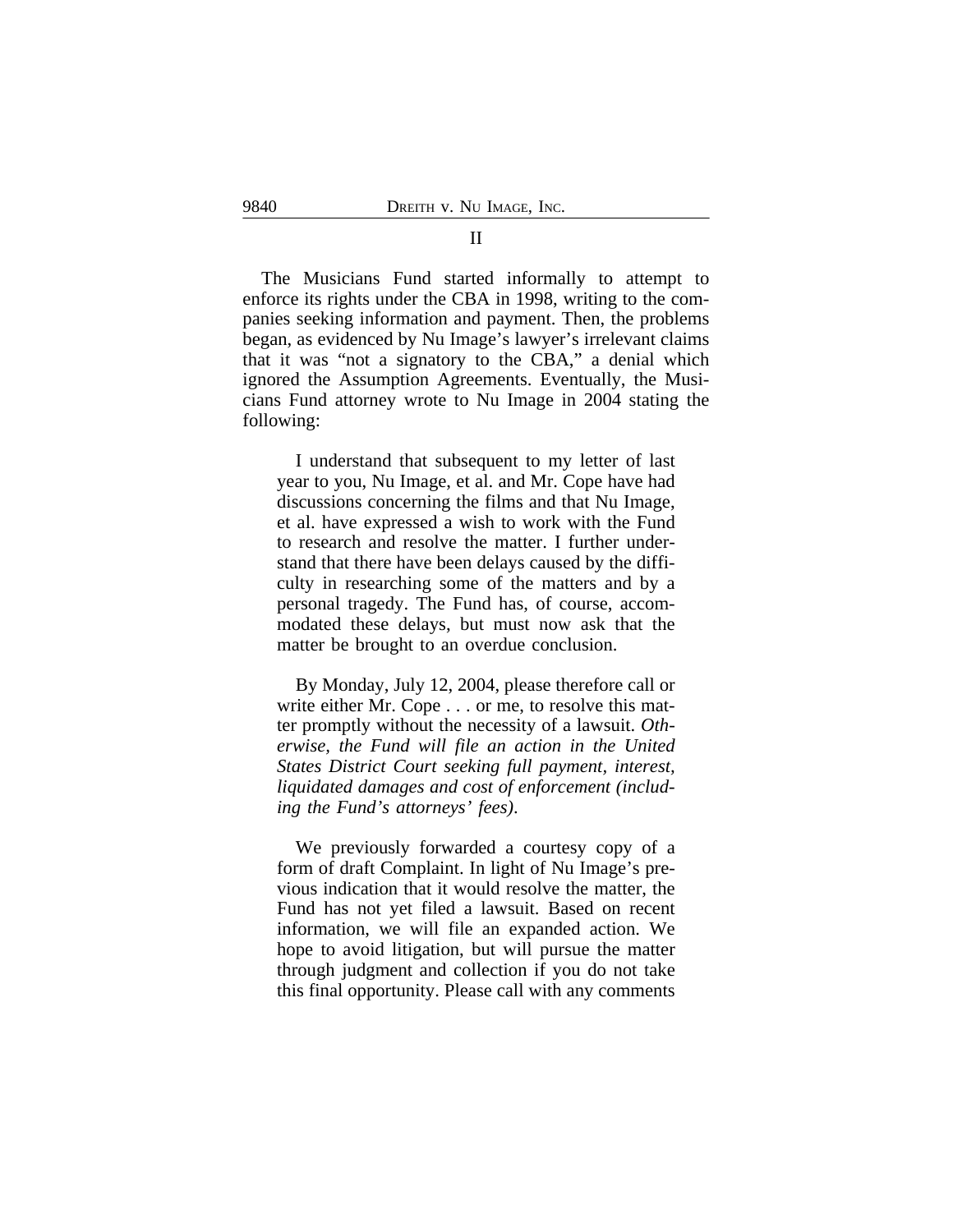or question, or if we may provide further information.

(emphasis added). Nu Image did not respond. Counsel wrote again on April 27, 2005, saying delay would no longer be accommodated. No response. Accordingly, the Musicians Fund was forced to resort to legal action and to file this lawsuit.

On June 8, 2005, Dennis Dreith sued several of the offending movie production companies in his capacity as administrator of the Musicians Fund. The suit alleged at its core that the Companies had failed to pay owed residuals to musicians who performed film soundtracks, in violation of the CBA. The district court issued a case notice admonishing counsel, inter alia, that non-compliance with the local rules and Federal Rules of Civil Procedure "MAY LEAD TO THE IMPO-SITION OF SANCTIONS WHICH MAY INCLUDE THE STRIKING OF PLEADINGS AND ENTRY OF JUDG-MENT OR DISMISSAL OF THE ACTION." This notice ordered the parties — as contemplated by Federal Rule of Civil Procedure  $26(a)(1)$  — to schedule an initial meeting and file a joint report thereon. The Companies immediately responded to the order not with compliance, but with motions to dismiss and for a more definite statement. The Companies refused to meet or file the requisite joint report, arguing that they were excused from so doing because they had filed motions to dismiss and for a more definite statement. Thus, the "proposed discovery plan" which they were required in good faith to attempt to develop pursuant to Rule 26 could not be accomplished, and no joint report could be filed.

Two of the Companies, "Dog Watch" and "Breakstreet," failed to appear, precipitating the entry of default against them. Those defaults were vacated by joint stipulation subsequent to their appearance on October 7, 2005. The district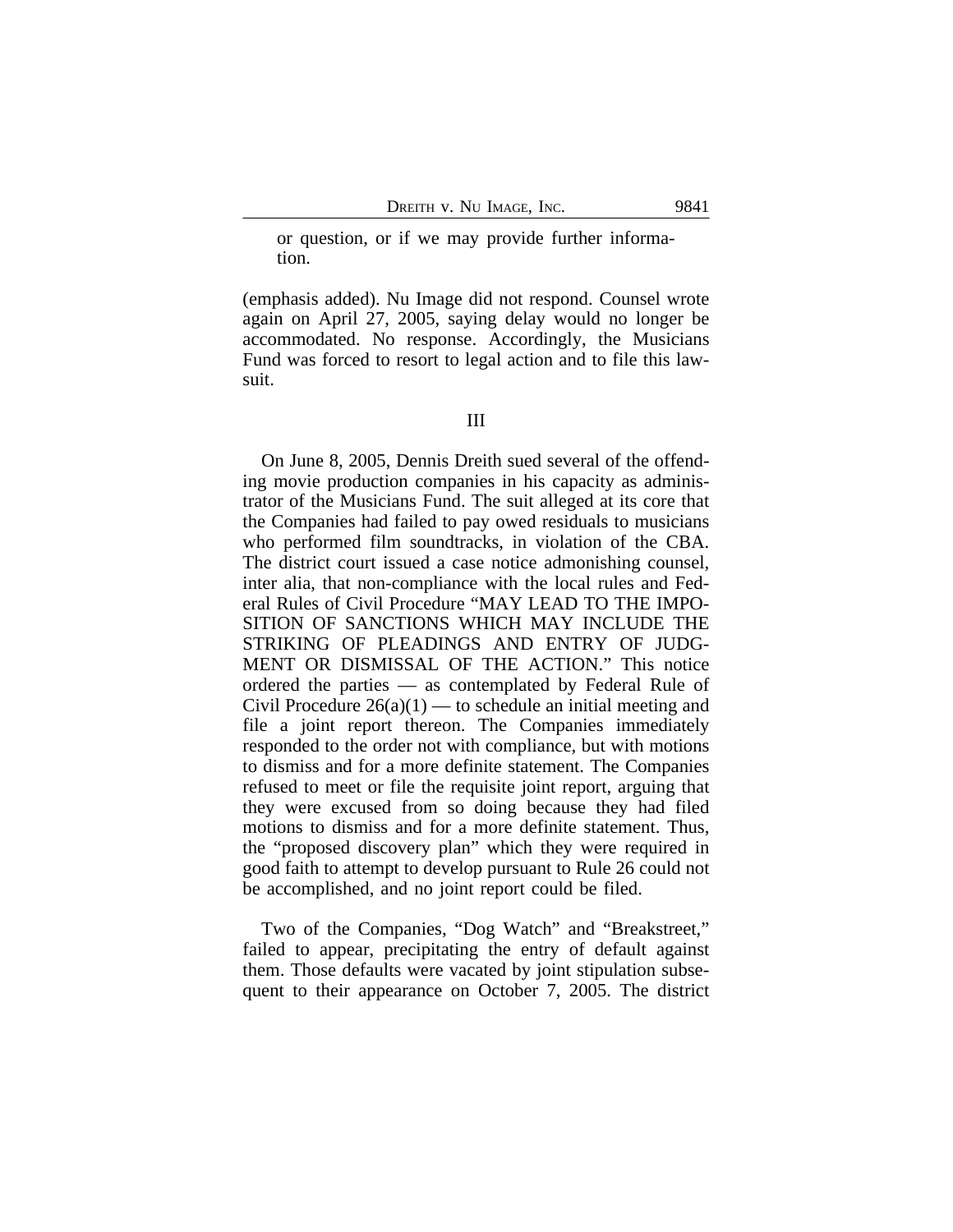court then denied the Companies' motions to dismiss and for a more definite statement. In January 2006, the parties, citing settlement negotiations, agreed to continue the pretrial conference and trial date by three weeks. The Fund alleges that the Companies agreed to furnish discovery by March 24, 2006.

On March 24, 2006, still having provided no formal discovery, the Companies, disclaiming liability, moved for summary judgment. The Fund opposed summary judgment based on its allegation that the Companies had (1) failed to provide any documents, (2) failed to provide any responses to written interrogatories or requests for admission and production, and (3) in two cases had failed to make any disclosures under Federal Rule of Civil Procedure 26. The Companies responded that the motions could not be denied for any alleged failure to provide discovery, and that numerous documents had been produced informally during settlement negotiations.

On April 7, 2006, the Companies moved, ex parte, to postpone pretrial production, due on April 10, until after their summary judgment motions were heard. The ex parte motion was denied on April 10, 2006. In its order, the district court directed the Defendants to "return to Plaintiff an electronic copy of the Joint Stipulation re Discovery, with signature" and shortened the time in which it would hear the Fund's forthcoming discovery motion. Also on April 10, the Fund filed a motion in limine seeking exclusion of the Companies' evidence based on lack of disclosure. The Companies opposed the motion, arguing that the requested discovery had been provided during settlement negotiations, and that pending discovery, not including initial disclosures, had been stayed. They did not comply with the order regarding the Joint Stipulation re Discovery.

On April 14, 2006, the Fund moved to compel discovery, seeking depositions, responses to its interrogatories, requests for admission, and production. The parties filed a joint status stipulation outlining the basis of the Companies' dispute with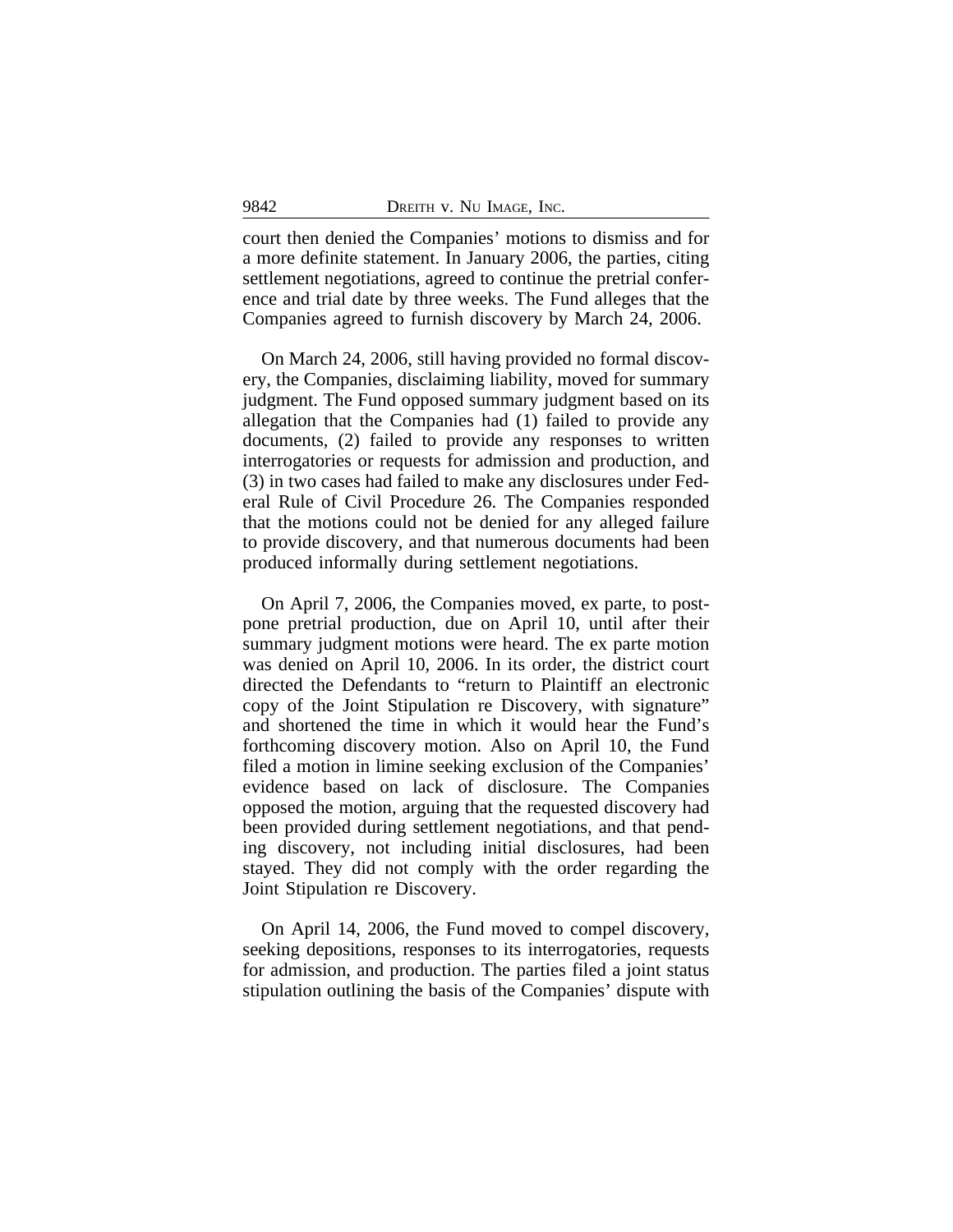| DREITH V. NU IMAGE, INC. |  | 9843 |
|--------------------------|--|------|
|--------------------------|--|------|

the Fund's motion to compel, as required by the local rules. The Companies stated that if their summary judgment motions were denied they would provide supplemental responses by April 21, 2006. The Companies alleged, however, that they were unable to comply with the court's pretrial production deadline of April 10, the extension of which was unsuccessfully sought in the ex parte motion of April 7, because "Defendants' counsel was preoccupied with drafting the lengthy summary judgment papers, filing pre-trial disclosures, filing a motion in limine, noticing Plaintiff's expert depositions, and providing Defendants' portion for this Joint Stipulation."

The district court denied the Companies' motions for summary judgment at a hearing on April 17, 2006. The next day, April 18, the district court adopted the Fund's proposed order denying the Companies' summary judgment motions and ordering the Companies to provide initial disclosures, respond to written discovery, and schedule depositions. The order stated:

None of the defendants produced any documents as part of the initial disclosures. [Two of the Companies] provided no initial disclosure in any form. None of the defendants have provided any answers, as opposed to objections, to written discovery. *Defendants are ORDERED within five (5) days of the date of this Order [April 23, 2006] to provide documents in connection with the initial disclosure, and provide responsive answers to the written discovery*.

(emphasis added).

The Companies did not comply with this order either. The Fund had received no additional discovery from the Companies when it filed its requisite final pretrial order on April 24, 2006. The pretrial order was to be filed jointly, but the Com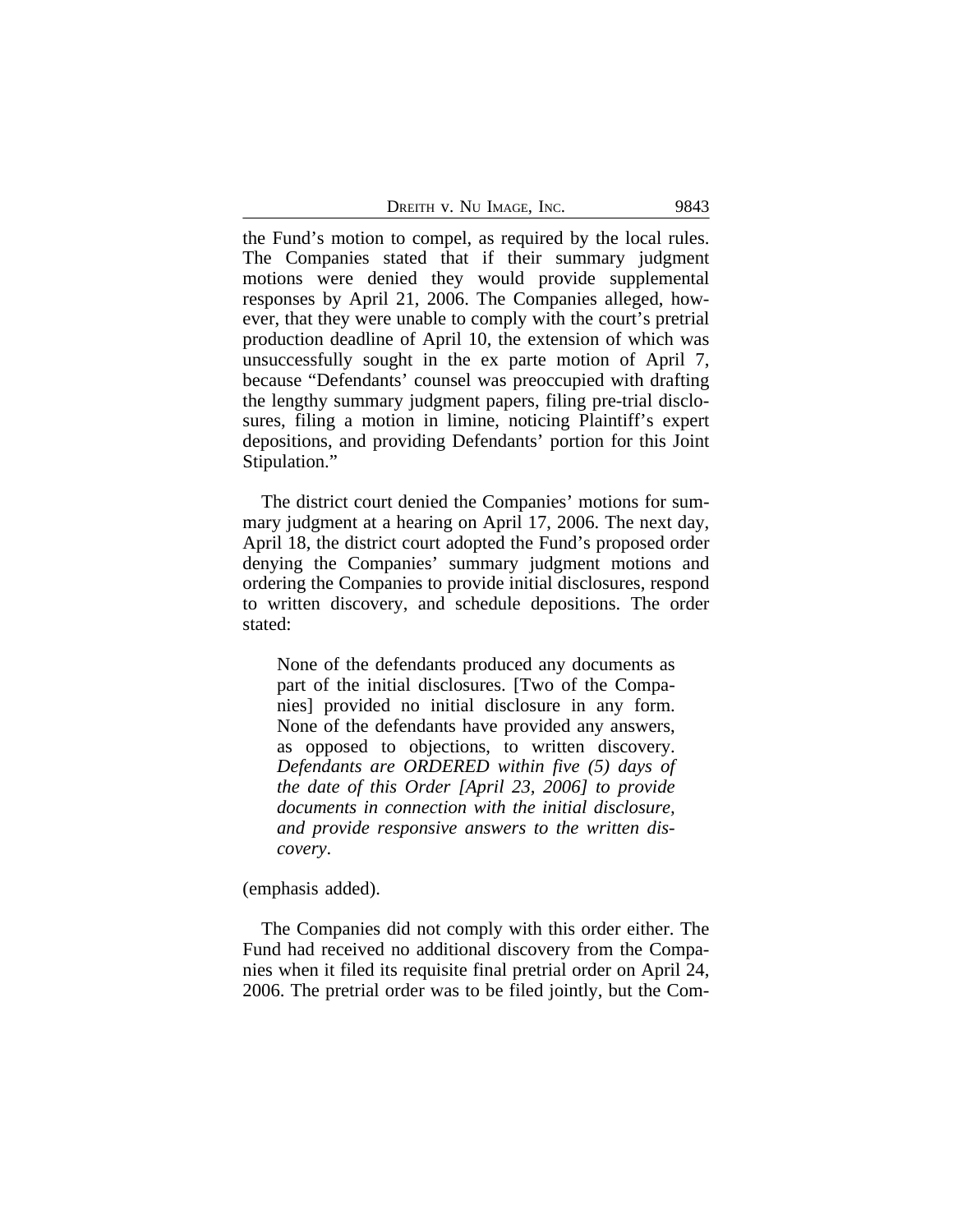panies, after exchanging drafts with the Fund, decided to file an independent pretrial order on April 25.

The Fund received supplemental discovery from the Companies on April 25, 2006. The Fund alleged that the Companies partially answered only four of the twenty-four propounded interrogatories, objecting entirely to the rest. The Fund further alleged that the four responses were undecipherable, as it was unclear to which specific Company a given response applied.

The May 1, 2006, pretrial conference was short. Scheduled to be heard were both parties' motions in limine and the Fund's motion to compel. The district court asked the Companies' counsel why the Companies had not produced discovery related to the summary judgment motions. Counsel replied that the documents previously could not be located, but had subsequently been found in storage. The district court characterized the objections to twenty of the twenty-four interrogatories as "silly . . . absolutely silly objections." The district court continued: "I told you guys not to do what you are doing. I told you to start trying this case and not play games, and you didn't do it." The district court then entered default against the Companies. The district court's May 1, 2006 minute order stated:

The Court finds that defendants have deliberately and willfully carried out discovery abuse and attempted to stall and block the progress of this action, and deliberately and willfully disobeyed the orders of this Court in so doing. The Court sanctions defendants and ORDERS the answers of the defendants hereby STRICKEN and the DEFAULT of each of the previously answering defendants is now ENTERED . . .

Plaintiff's motion for order compelling responses to interrogatories, admissions and requests for produc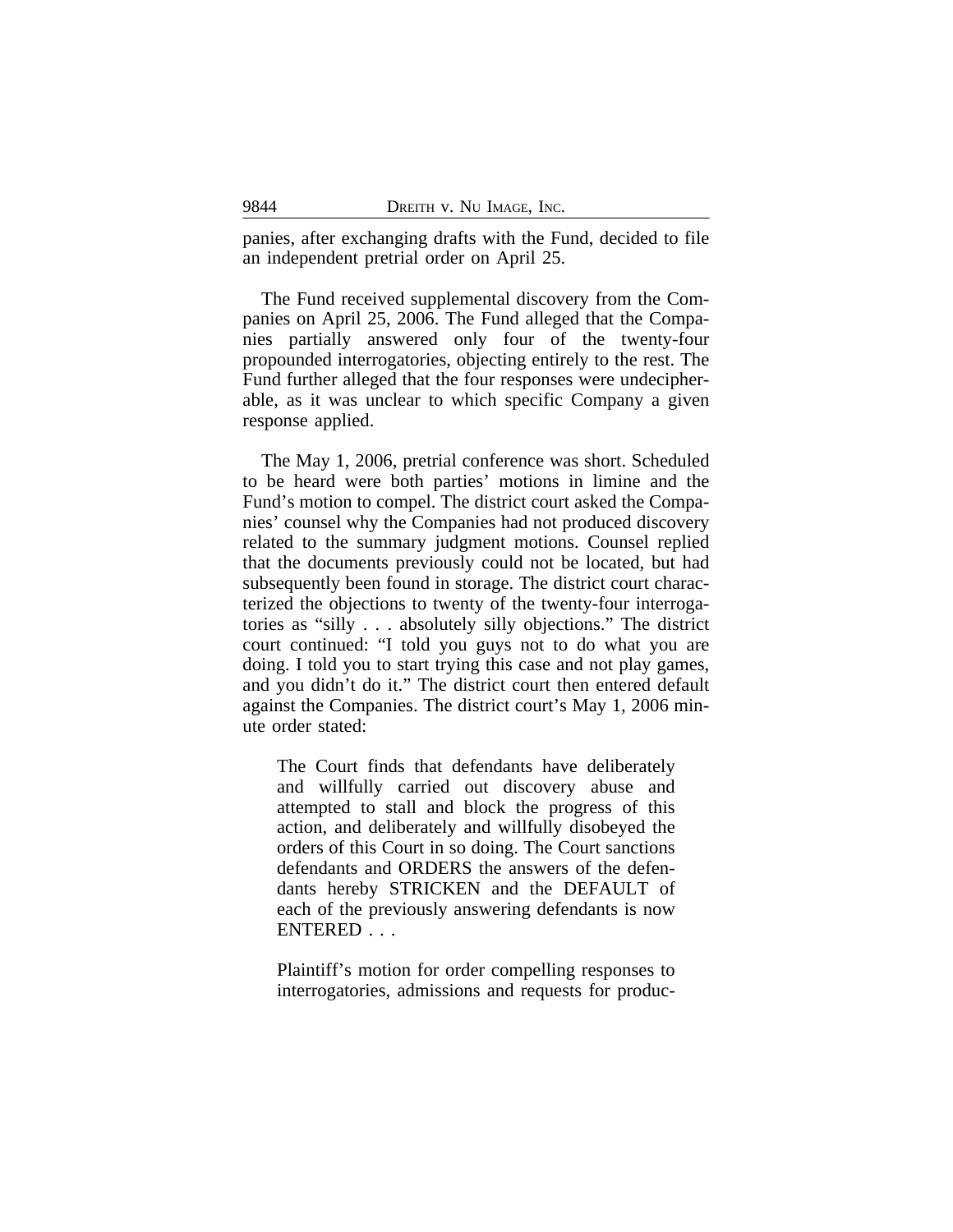tion is GRANTED. The defendants are ORDERED to produce all the documents requested of them by the plaintiffs forthwith.

The motions in limine and pretrial conference were stricken. The Companies were directed, in connection with damages, to produce "all records and books within their custody . . . showing or evidencing receipt of money or other consideration by defendants from or in connection with the movies within five (5) days of this Order." The Companies' default was entered on May 5, 2006.

On May 26, 2006, the Fund moved for an order, effectively a motion to compel, regarding the Companies' failure to produce necessary documents identified in the orders of May 1 and 3, and to compel disclosure in compliance therewith. In response to this motion, and well after the court's deadline, the Companies produced some documents and stated that they did not have any additional documents sought by the Fund. The district court granted the Fund's motion to compel on June 19, 2006, stating "I've had enough now. The next time you come to this court somebody is going to jail. Now get those documents. Get them before June 23rd."

Notwithstanding their earlier protestations on May 26, 2006, that they did not have any additional documents, the Companies discovered 1,500 pages of discovery on June 23, 2006. On June 29, 2006, the district court entered a written order captioned "Order re: Defaulted Defendants' Continuing Breaches of the Court's Orders," stating that the Companies "have deliberately and willfully disobeyed the Court's Orders of May 1, 2006, and May 3, 2006." The district court ordered the Companies to produce "forthwith" the specified discovery, indicating that it would assist the court in, among other things, a "calculation of the amount of residuals owed to the Fund . . ."

The Companies substituted counsel on July 24, 2006, causing Judge Real to recuse himself due to a relationship with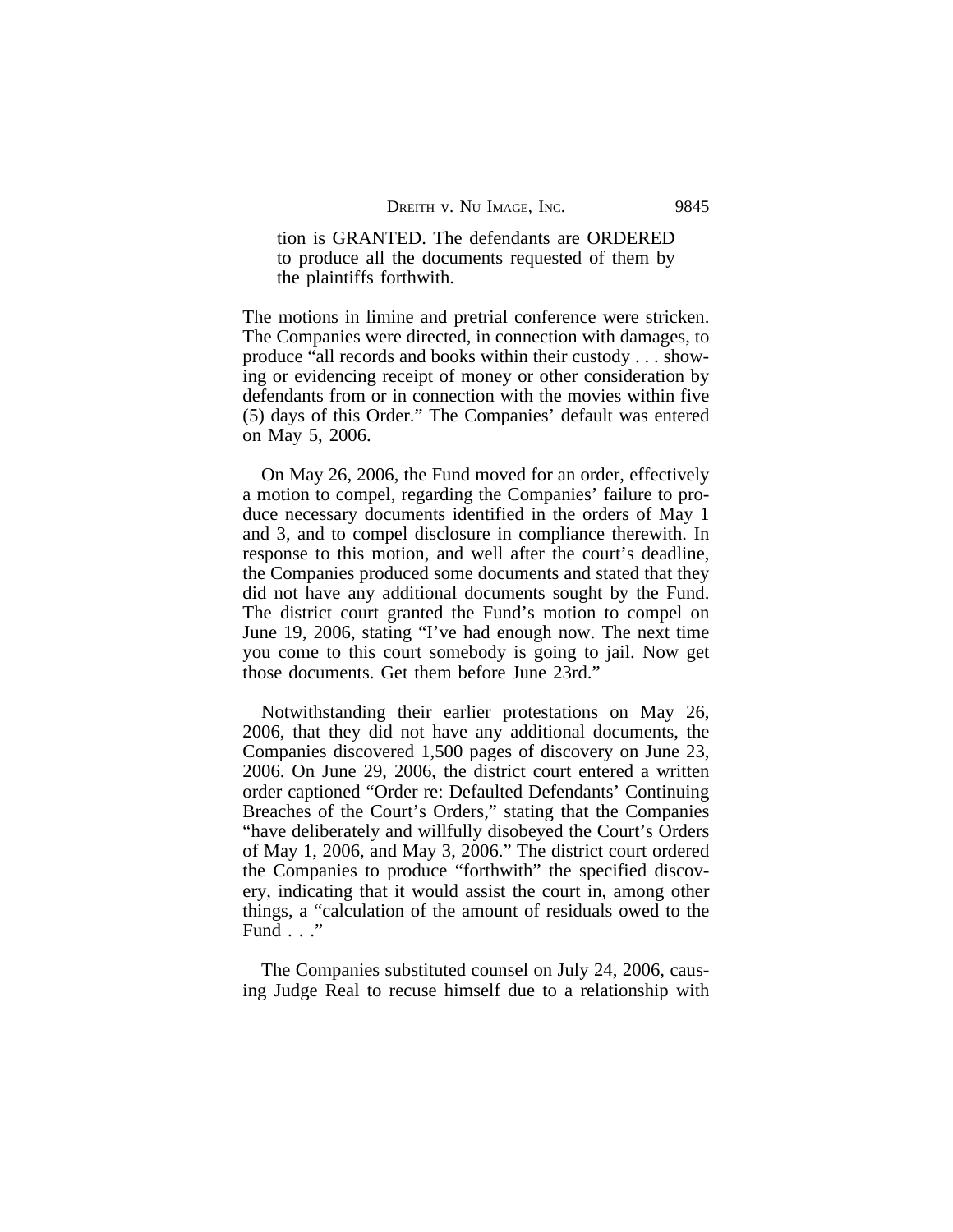one of the Companies' new attorneys. The case was reassigned to Judge Stephen Wilson.

The Fund moved for default judgment on October 23, 2006. Adhering to the rule that default does not entitle the non-defaulting party to a default judgment as a matter of right, Judge Wilson considered the issues and the Companies' arguments and granted the Fund's motion as to liability in an order dated March 1, 2007. As previously indicated, his order revisited Judge Real's entry of default and concluded that it was well-taken. Judge Wilson methodically went through the five *Malone* factors (more on this later) and determined that the Companies' egregious behavior deserved default. However, because he was "unsatisfied" with the parties' competing declarations on damages, Judge Wilson ordered the Companies, no later than March 19, 2007, to produce "all of the information upon which their underlying calculations are based" for the purposes of assessing damages. The district court also scheduled a status conference for March 26, 2007 for the main purpose of ensuring that the Companies' disclosure of information was complete.

At the status conference on March 26, 2007, no one appeared for the Companies because of a calendaring error by the Companies' trial counsel.

Due to the Companies' apparent recalcitrance to provide the requested discovery, Judge Wilson referred the matter to Magistrate Judge Nagle, asking her to examine the Companies' compliance with the March 1 order. On June 4, 2007 Judge Nagle granted the Fund's motion to compel, (1) finding that the Companies failed to comply with Judge Wilson's March 1 order, and (2) ordering production of the missing material.

The district court held a formal damages hearing on March 3, 2008. The Fund's disputed motion for damages was granted on December 3, 2009, in a thorough, twenty-seven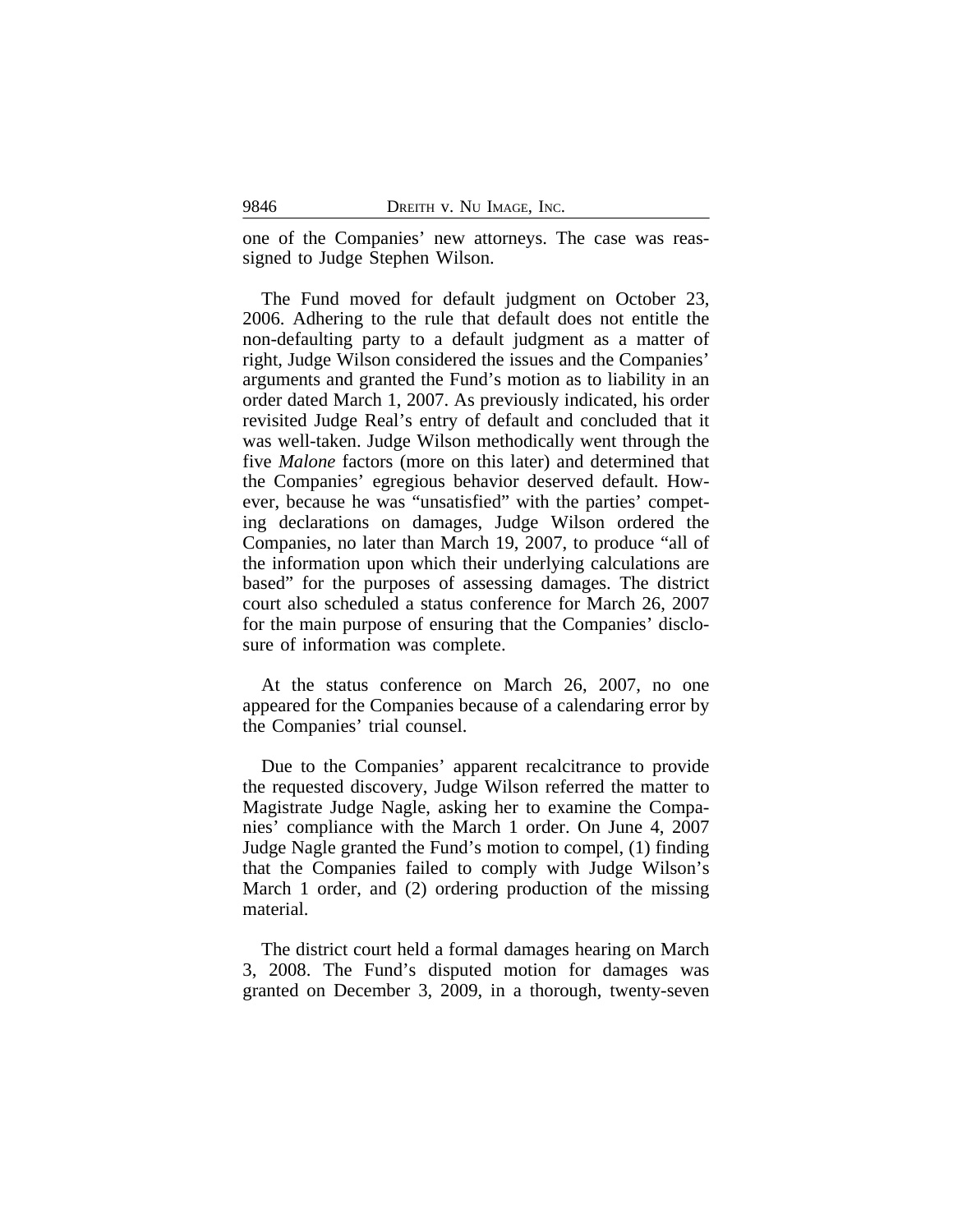page order. The amount of damages was \$1.1 million. Final judgment was entered on January 8, 2010.

On appeal, the Companies raise only two issues: (1) whether Judge Real lacked the power to impose default as a sanction for discovery misconduct, and (2) assuming such power, whether Judge Real abused his discretion by imposing default rather than lesser sanctions. At oral argument, they disclaimed any interest in other matters, telling us that "the issue here is Judge Real's entry of default."

### IV

In reviewing a district court's imposition of a sanction, we first engage in de novo review of whether the judge had the power to impose the sanction. *S.M. v. J.K.*, 262 F.3d 914, 917 (9th Cir. 2001), as *amended by* 315 F.3d 1058 (9th Cir. 2003). "We review for an abuse of discretion the district court's decision to enter a default judgment. That standard of review necessarily encompasses the entry of default, because entry of default alone does not constitute an appealable final order." *Speiser, Krause & Madole P.C. v. Ortiz*, 271 F.3d 884, 886 (9th Cir. 2001) (internal quotations and citations omitted).

#### V

## A

**[1]** The district court possessed the power to impose default as a sanction for the Companies' discovery misconduct. Under Federal Rule of Civil Procedure 37(b), a district court may impose sanctions, including default, for failing to comply with a court order. Rule 37(b) reads in relevant part as follows:

If a party . . . fails to obey an order to provide or permit discovery, including an order under Rule 26(f), 35, or 37(a), the court where the action is pending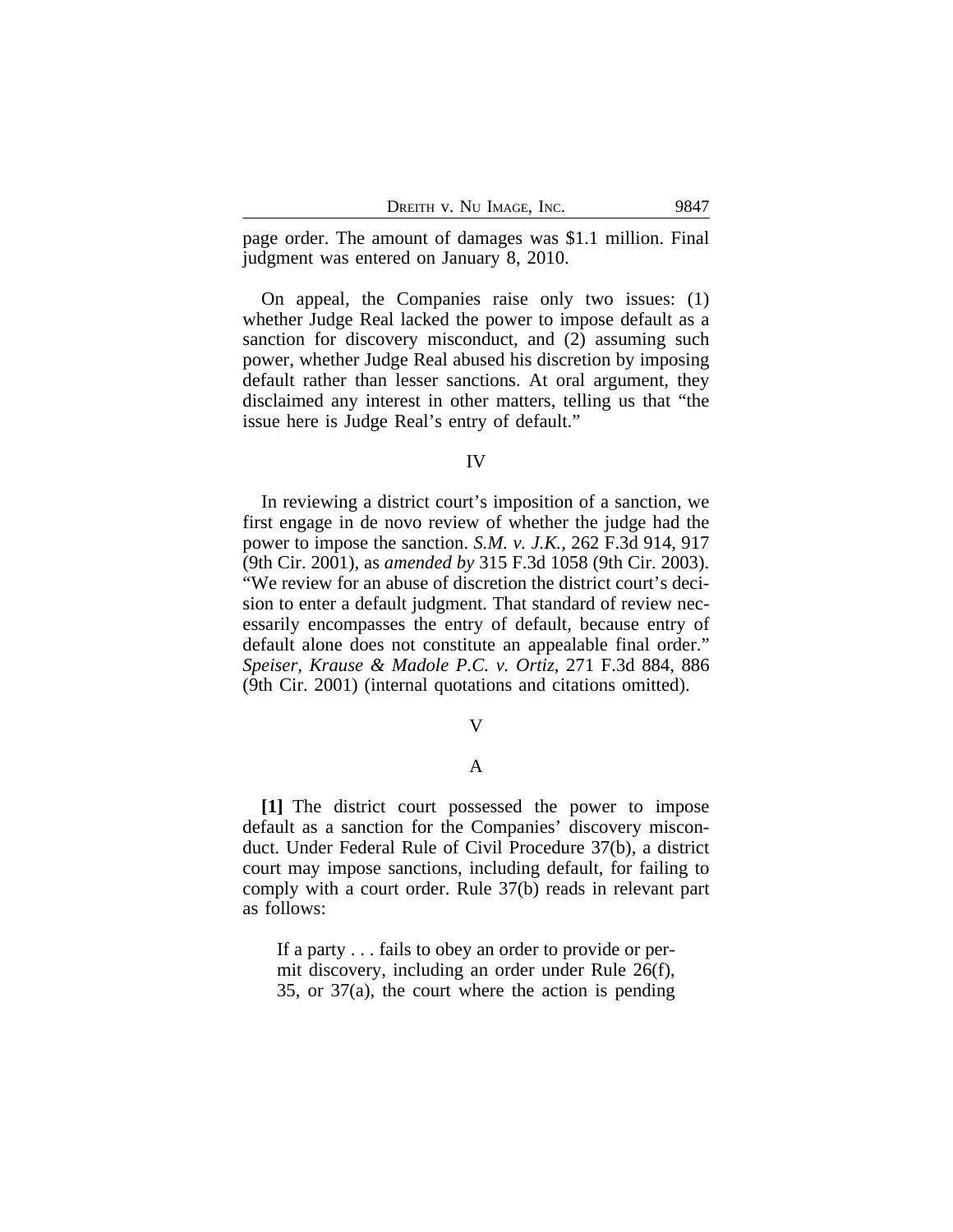may issue further just orders. They may include . . . dismissing the action or proceeding in whole or in part; [and] rendering a default judgment against the disobedient party.

#### Fed. R. Civ. P.  $37(b)(2)(A)(v)-(vi)$ .

**[2]** The Companies put forth two arguments regarding the district court's alleged lack of power to impose the sanction of default: (1) the default did not result from any noticed motion by the Fund, and (2) the court's discovery order of April 18 was invalid, and thus could not serve as a basis for sanctions, because it was issued prior to a noticed motion to compel.

**[3]** The Companies' first argument fails. Though Judge Real was decisive in the manner in which he imposed sanctions, the plain language of Rule 37(b) contains no requirement mandating a noticed motion or opportunity to be heard before sanctions — including default — may be imposed. "If a party . . . fails to obey an order . . . the court *may* issue further just orders." Fed. R. Civ. P. 37(b)(2)(A) (emphasis added).

**[4]** The Companies' second argument is equally unavailing. The Companies go to great lengths to argue that the April 18 order was invalid and thus could not serve as a basis for Rule 37(b) sanctions because it was issued before the Fund's motion to compel was heard. Rule 37(b) sanctions, however, may be issued if a party "fails to obey an order to provide or permit discovery, including an order under Rule 26(f), 35, or 37(a)." "The definition of 'order' in Rule 37(b) has been read broadly." *Unigard Sec. Ins. Co. v. Lakewood Eng'g & Mfg. Corp.*, 982 F.2d 363, 368 (9th Cir. 1992). Sanctions may be imposed even for violation of a court's oral order, as long as a party has "unequivocal notice that a court has asked that certain documents be produced." *Id.* (citing *Henry v. Sneiders*, 490 F.2d 315, 318 (9th Cir. 1974)). Though the April 18 order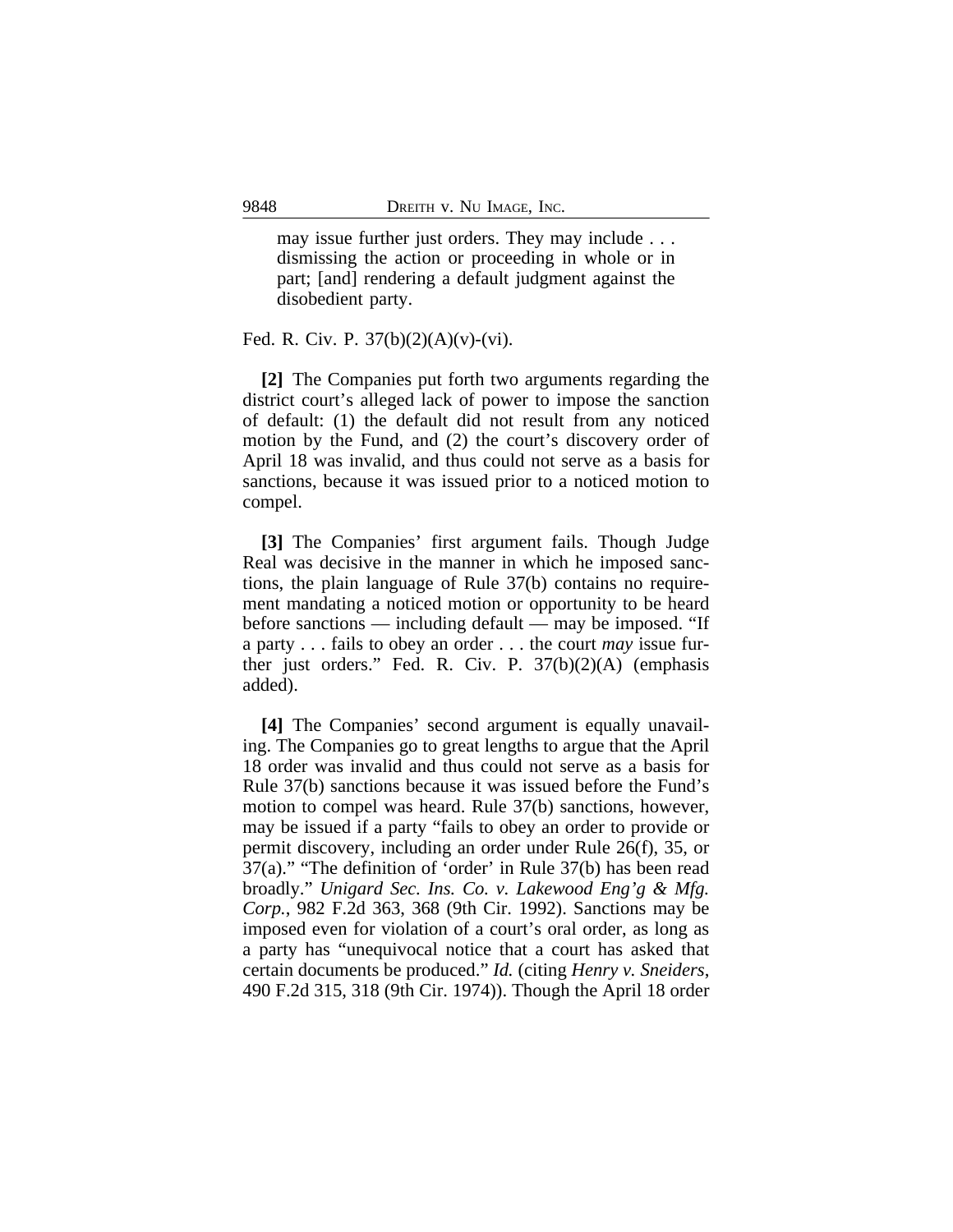DREITH V. NU IMAGE, INC. 9849

was not noticed, opposed, and heard in a formal manner, it still constituted "an order to provide or permit discovery" with which compliance was mandatory, in the same way an oral order of a district court, though perhaps imposed quickly at the conclusion of a hearing, is nonetheless binding on the parties. As Rule 37(b) states, an order stemming from a noticed motion to compel is but one example of an order which may, upon violation thereof, result in sanctions.

**[5]** Furthermore, "Rule 16 of the Federal Rules of Civil Procedure authorizes a district court to enter a scheduling order that limits joinder of parties and amendment of the pleadings. Fed. R. Civ. P. 16(b)(1). Violations of a scheduling order may result in sanctions, including dismissal under Rule 37(b)(2)(C)." *Atchison, Topeka and Santa Fe Ry. Co. v. Hercules Inc.*, 146 F.3d 1071, 1073 (9th Cir. 1998) (citing Fed. R. Civ. P. 16(f)). *See also In re Phenylpropanolamine (PPA) Products Liab. Litig.*, 460 F.3d 1217, 1227 (9th Cir. 2006) ("The goal [of Rule 16] is to get cases decided on the merits. . . . Subsection (f) puts teeth into these objectives by permitting the judge to make such orders as are just for a party's failure to obey a scheduling or pretrial order, including dismissal.").

**[6]** Judge Real stated that the imposed sanction was precipitated not only by the Companies' violation of the April 18 order, but also by their failure to adhere to scheduled dates for initial disclosures: "defendants Breakstreet and Dogwatch did not provide any initial disclosures whatsoever until plaintiff filed its motion *in limine*." The Companies also declined to meet and confer or prepare a joint stipulation, as the pretrial order required them to do. The pretrial order in this case undisputedly warned that failure to comply could result in sanctions including dismissal and entry of judgment. These failures to comply with orders of the court provided Judge Real with the power under Rule 37(b) to impose sanctions sua sponte, up to and including default.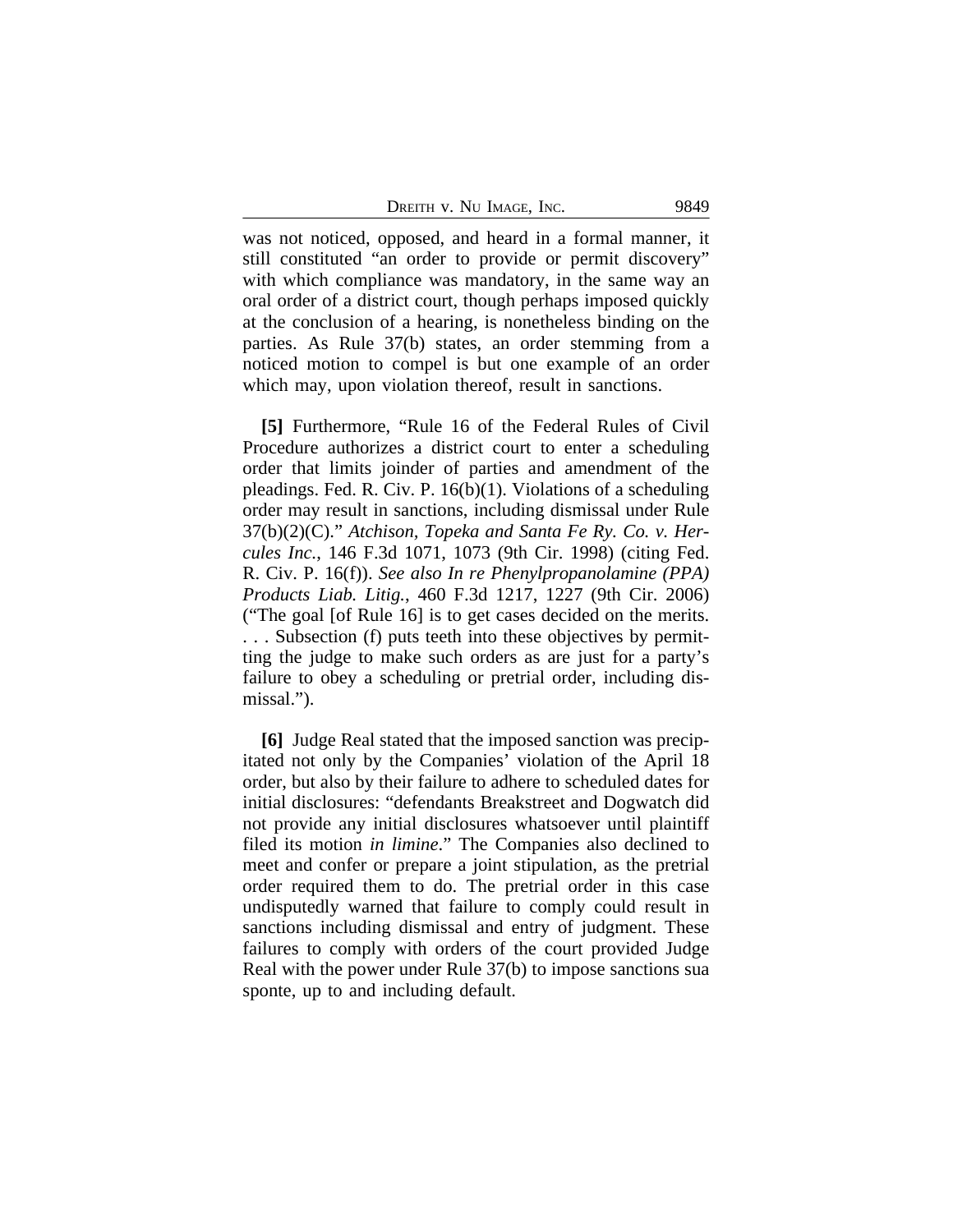Moreover, a district court has the inherent power to revisit its non-final orders, and that power is not lost when the case is assigned mid-stream to a second judge. Orders such as the default in this case are "subject to reconsideration and revision either by the same judge, a successor judge or a different judge to whom the case might be assigned." *United States v. Desert Gold Mining Co.*, 433 F.2d 713, 715 (9th Cir. 1970). As the Companies state in their opening brief, almost half of Judge Wilson's twenty-five page opinion "was spent revisiting Judge Real's entry of the Companies' default." Judge Wilson stepped into Judge Real's shoes, and what he then did was manifestly appropriate in revisiting previous orders of the court. Effectively, Judge Wilson considered the matter as though he had been presented with a motion pursuant to Rule 55(c) to set aside the default.

B

**[7]** Nor did Judge Wilson abuse his discretion by imposing the sanction of default. Although dismissal is a harsh penalty imposed only in extreme circumstances, *Ferdik v. Bonzelet*, 963 F.2d 1258, 1260 (9th Cir. 1992), we will overturn a dismissal sanction only if we have a "definite and firm conviction that it was clearly outside the acceptable range of sanctions," *Malone*, 833 F.2d at 130.

We have identified five factors that a district court must consider before dismissing a case or declaring a default: "(1) the public's interest in expeditious resolution of litigation; (2) the court's need to manage its docket; (3) the risk of prejudice to the other party; (4) the public policy favoring the disposition of cases on their merits; and (5) the availability of less drastic sanctions."

*Adriana Int'l Corp. v. Thoeren*, 913 F.2d 1406, 1412 (9th Cir. 1990) (quoting *Malone*, 833 F.2d at 130). If the district court fails to make explicit findings regarding each of these factors,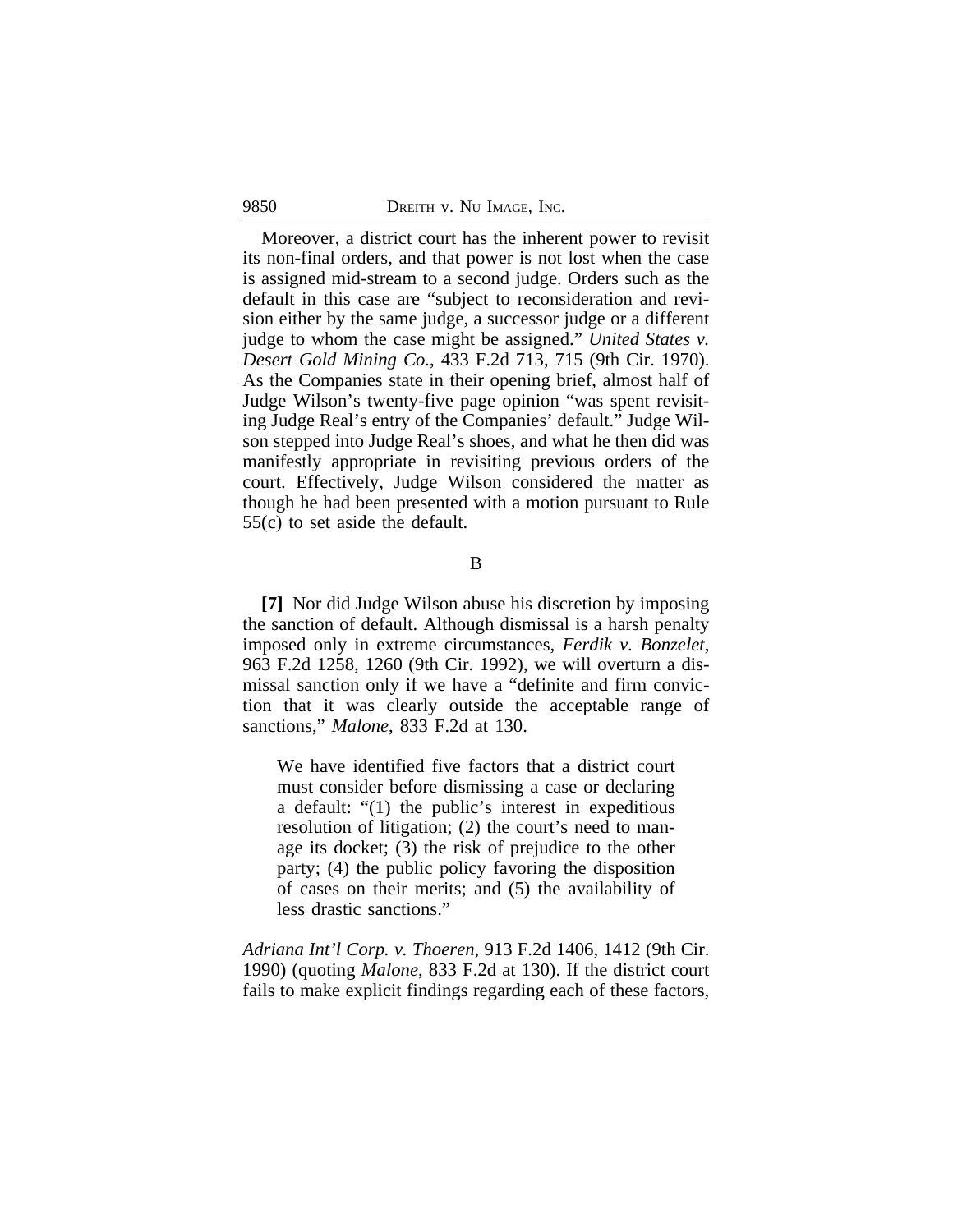DREITH V. NU IMAGE, INC. 9851

we must review the record independently to determine whether the dismissal was an abuse of discretion. *Malone*, 833 F.2d at 130. "We may affirm a dismissal where at least four factors support dismissal, or where at least three factors strongly support dismissal." *Yourish v. Cal. Amplifier*, 191 F.3d 983, 990 (9th Cir. 1999) (internal quotation and ellipsis omitted). In addition, in order to warrant a sanction of dismissal, the party's violations of the court's orders must be due to wilfulness or bad faith. *Wyle v. R.J. Reynolds Indus., Inc.*, 709 F.2d 585, 589 (9th Cir. 1983).

Though the entry of default was an undeniably harsh sanction, the record before us does not leave us with the "definite and firm conviction that it was clearly outside the acceptable range of sanctions." *Malone*, 833 F.2d at 130.

Judge Real did not make explicit his findings regarding the *Malone* dismissal factors before imposing default, but Judge Wilson did so within his authority after he assumed control of the district court litigation.

**[8]** Regarding the first three factors, Judge Wilson found that they "weightily" favored default. The Companies delayed resolution of the case, interfered with the court's management of its docket in one of the busiest districts in the country, and the actions of the Companies "made it impossible for Plaintiff to adequately prepare itself for trial."

The fourth factor, resolution of cases on their merits, always weighs against dismissal. *Adriana*, 913 F.2d at 1412.

**[9]** The fifth factor, imposition of lesser sanctions, is difficult, but Judge Wilson found that it weighed in favor of dismissal. As Judge Wilson observed, the court's April 18 order represented a first, lesser sanction than default; the Companies were ordered to produce documents and answer interrogatories. Furthermore, Judge Wilson found the actions of the Companies to be "egregious." Under "egregious circum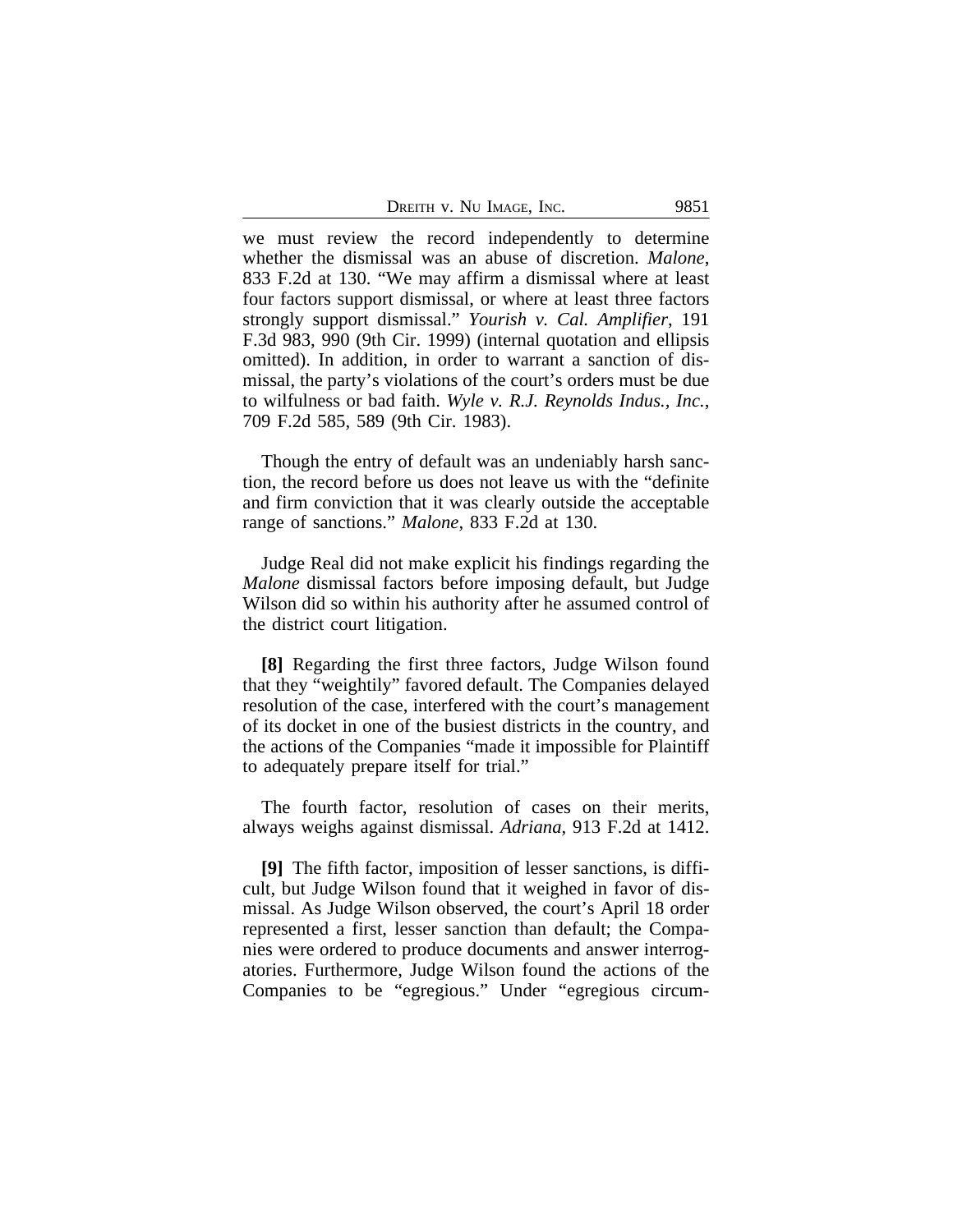stances . . . it is unnecessary (although still helpful) for a district court to discuss why alternatives to dismissal are infeasible." *Malone*, 833 F.2d 132. We agree with his analysis.

#### VI

**[10]** The Companies describe the imposition of default alone as a "doomsday" sanction. We are left to wonder why such sophisticated litigants, represented by counsel, failed to avail themselves of the avenues for relief from default afforded them by Federal Rule of Civil Procedure 55(c) and 60(b),**<sup>1</sup>** particularly when a new judge was assigned to the matter. Notwithstanding this arguable appellate jurisdictional defect, we conclude both that the district court possessed the power to impose the sanction of default and that the district court did not abuse its discretion by so doing.

#### VII

**[11]** Now, we come to the bottom line. At the end of the day the Companies conceded in the District Court, in connection with a fully litigated hearing on damages, that they owed at least \$94,917.23 in unpaid "residuals owing for the ten subject films," plus \$1,000 for "mathematical/clerical errors." Moreover, they proposed a "residuals calculation of \$131,835" based upon "amounts recently collected." This concession followed the Companies' considered decision *not* to challenge the adverse order of default.

**<sup>1</sup>***Consorzio del Prosciutto di Parma v. Domain Name Clearing Co., LLC*, 346 F.3d 1193, 1195 (9th Cir. 2003), mandates dismissal of an appeal where a party has failed to avail itself of either Rule 55(c) or 60(b) in the district court. Though neither motion was made in this case, we consider the merits of this action, as both public policy and the policy of this court dictate. "A default judgment entered pursuant to Rule 37 is an appealable final order." *Britton v. Co-op Banking Group*, 916 F.2d 1405, 1410 (9th Cir. 1990) (citing *United States v. Proctor & Gamble*, 356 U.S. 677, 679-80 (1958) and 8 Charles A. Wright & Arthur R. Miller, *Federal Practice and Procedure* § 2006 (1970)).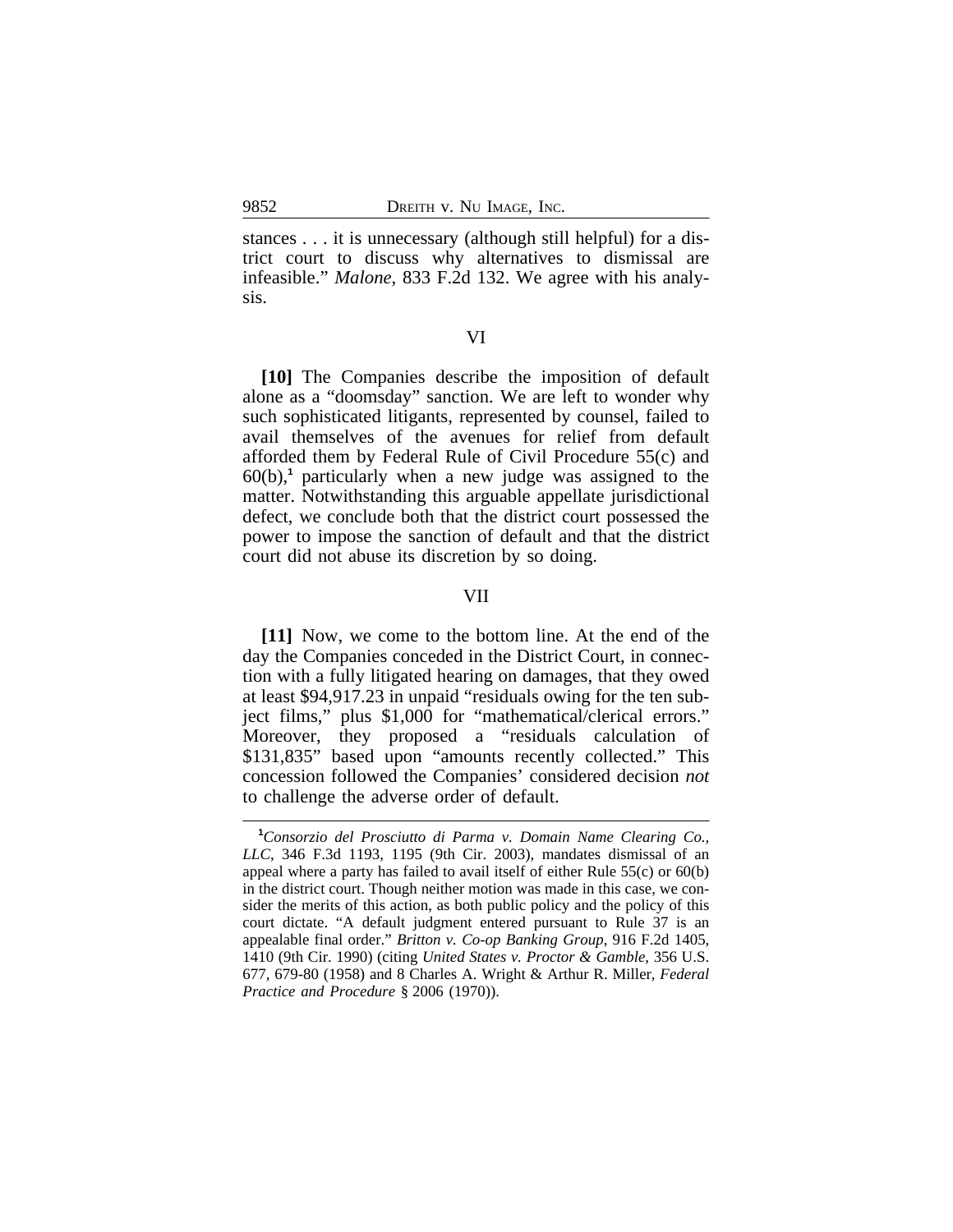| DREITH V. NU IMAGE, INC. |  | 9853 |
|--------------------------|--|------|
|--------------------------|--|------|

**[12]** These concessions of liability notwithstanding, the Companies in their opening brief ask us to reverse and remand this case "so that it can be decided on its merits." To this request, our answer is that it *was* fully decided on its merits by Judge Wilson after a complete hearing and a thorough airing of every one of the parties' disagreements. The district court's twenty-seven page order granting Plaintiffs' application for default judgment as to damages dated December 3, 2008, which was based on a full evidentiary record and briefing plus input from both sides, addressed *all* the issues before it; and it did so in the context of the Companies' binding concession of liability on the subject films, albeit while disputing the amount. By that time, as counsel admitted during oral argument, all the discovery material was finally in the record.

The district court meticulously adjudicated on the merits every contested damages issue: residuals, liquidated damages, pre-judgment and post-judgment interest, the Musicians Fund's accounting expenses, and attorneys' fees. With respect to the amount of residuals, the district court addressed all subissues, i.e., supplemental market revenues, video cassette revenues, mixed licenses, and non-refunded deposits. We repeat, the result at this hearing and the merits adjudication of all damages disputes in the contest of the Companies' admissions of liability on all ten films convinces us that the Companies' basic prayer in their brief for a decision on the merits has been answered, and nothing remains to be done. We are hard pressed to understand how the Companies on remand could successfully disclaim liability without repudiating their concessions of liability during the damages trial. They admit that if we were to remand this case, it would return to Judge Wilson. Were we for some reason to do so, all we can foresee for the Companies is an increase in the Fund's damages caused by more attorneys' fees to which they would be entitled.

In addition, by choosing in the district court not to avail themselves of Rules  $55(c)$  and  $60(b)$ , and electing in their papers filed with Judge Wilson not to "re-argue the propriety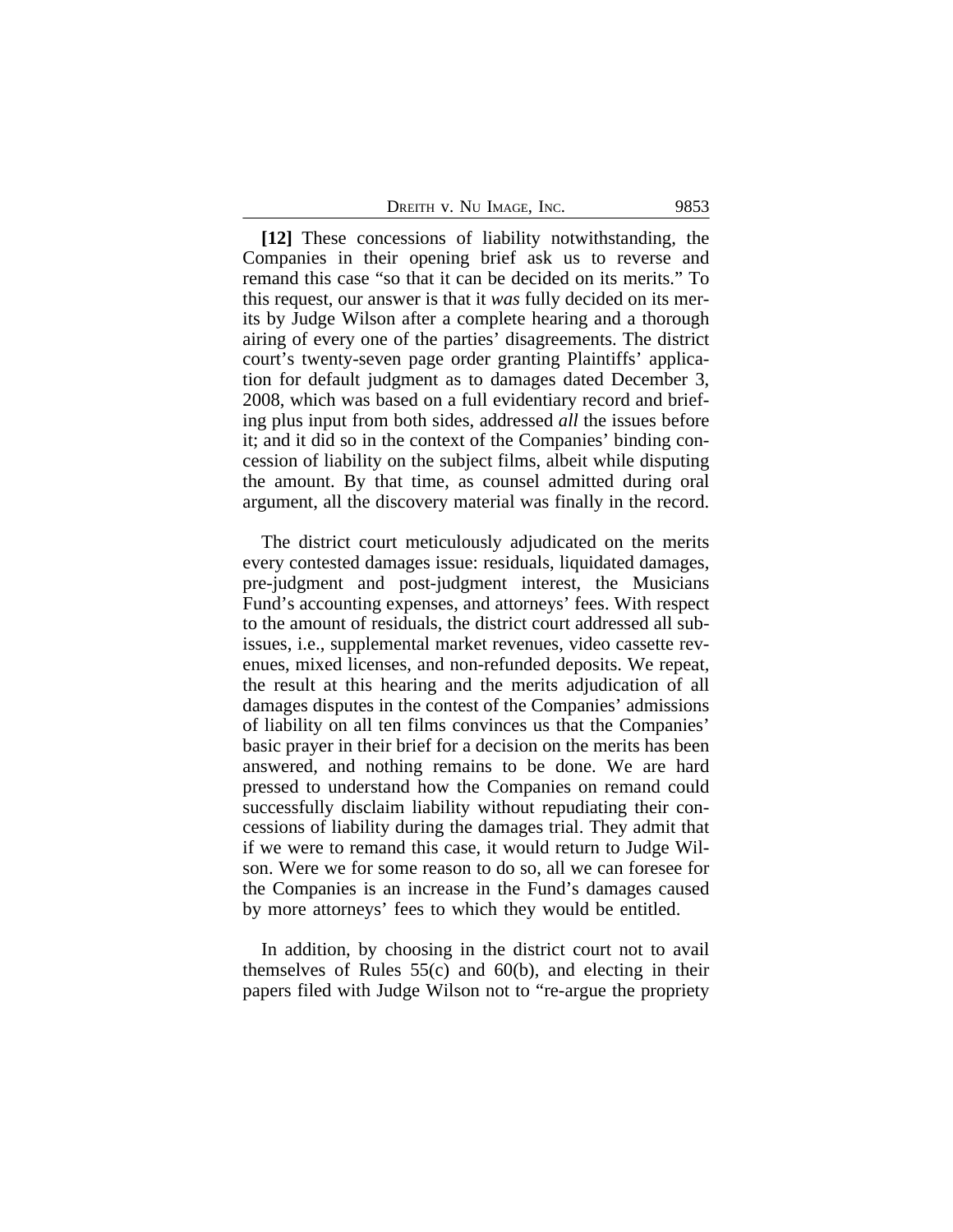of the default itself," the Companies can be charged with intentionally and tactically relinquishing known rights which is normally called "waiver" — with respect to the order of default. Rarely do we entertain issues not raised or presented in the district court, and we see no reason to do so here. The Companies have rolled the dice in an attempt to freeze Judge Real's order of default in time, but their gamble has failed. Had Judge Wilson accepted their submissions and arguments on damages, we seriously doubt they would be here on appeal arguing about default.

#### VIII

Even were we to conclude that Judge Real's actions were improper, which we do not, Judge Wilson's judicious handling of the case gave the Companies everything to which they were entitled, including their day in court on the issues that mattered, i.e., the kind and amount of damages and attorneys' fees for which they are liable. We note again that the Companies' opening brief does not challenge the district court's decisions regarding the calculation of damages, attorneys' fees, interest, the amount of money awarded in the judgment, or any other part of it. Nor do the Companies argue on appeal that they are not liable for the damages.

Federal Rule of Civil Procedure 61 wisely says that we must "disregard all errors and defects that do not affect any party's substantial rights." We have scoured and scrubbed every page of the record with particular emphasis on Judge Wilson's two orders, the first which granted default judgment on liability and the second awarding damages. We conclude when all is said and done that none of the actions of Judge Real of which the Companies complain had any adverse effect on those rights. *See United States v. 191.07 Acres of Land*, 482 F.3d 1132, 1137 (9th Cir. 2007) (harmless error where erroneous valuation methodology applied by district court resulted in higher compensation than that which was sought); *Obrey v. Johnson*, 400 F.3d 691, 699 (9th Cir. 2005)